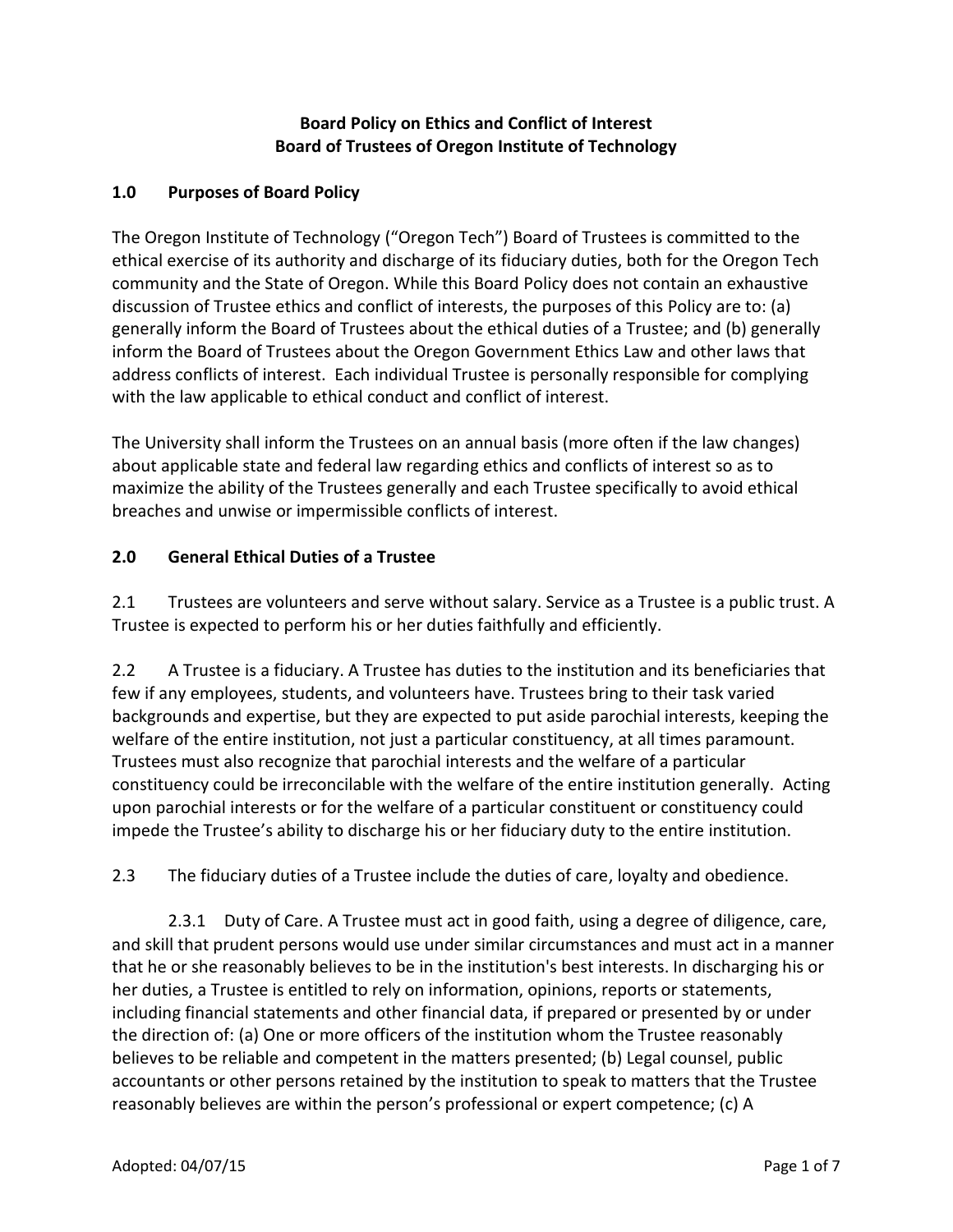committee of the Board of which the Trustee is not a member, as to matters within its jurisdiction, if the Trustee reasonably believes the committee merits confidence. A Trustee fails to act in good faith if the Trustee has personal knowledge concerning the matter in question that makes reliance unwarranted, even if such reliance would otherwise be permitted by this subsection.

2.3.2 Duty of Loyalty. A Trustee must act in good faith and in a manner that is reasonably believed to be within the scope of the public purposes of the institution rather than in the Trustee's own interests or the interests of another organization or constituency. A Trustee must be loyal to the institution and not use his or her position of authority to obtain, whether directly or indirectly, a benefit for him or herself, his or her relatives or family, or for another organization in which the Trustee has an interest. The duty of loyalty considers both financial interests held by a Trustee and positions a Trustee has with other organizations. A Trustee must maintain independence from stakeholders external to the Board in the conduct of oversight and policy responsibilities.

2.3.2 Duty of Obedience. A Trustee must: (a) ensure that the institution operates in furtherance of its stated purpose; (b) ensure compliance; and (c) ensure effective internal controls.

### **3.0 Definitions**

3.1 The following definitions apply to this Board Policy:

3.1.1. Potential conflict of interest means any action or any decision or recommendation by a person acting in a capacity as a public official, the effect of which could be to the private pecuniary benefit or detriment of the person or the person's relative, or a business with which the person or the person's relative is associated, *unless* the pecuniary benefit or detriment arises out of the following:

- a. An interest or membership in a particular business, industry, occupation or other class required by law as a prerequisite to the holding by the person of the office or position.
- b. Any action in the person's official capacity which would affect to the same degree a class consisting of all inhabitants of the state, or a smaller class consisting of an industry, occupation or other group including one of which or in which the person, or the person's relative or business with which the person or the person's relative is associated, is a member or is engaged.
- c. Membership in or membership on the board of directors of a nonprofit corporation that is tax-exempt under section 501(c) of the Internal Revenue Code

3.1.2. Actual conflict of interest means any action or any decision or recommendation by a person acting in a capacity as a public official, the effect of which would be to the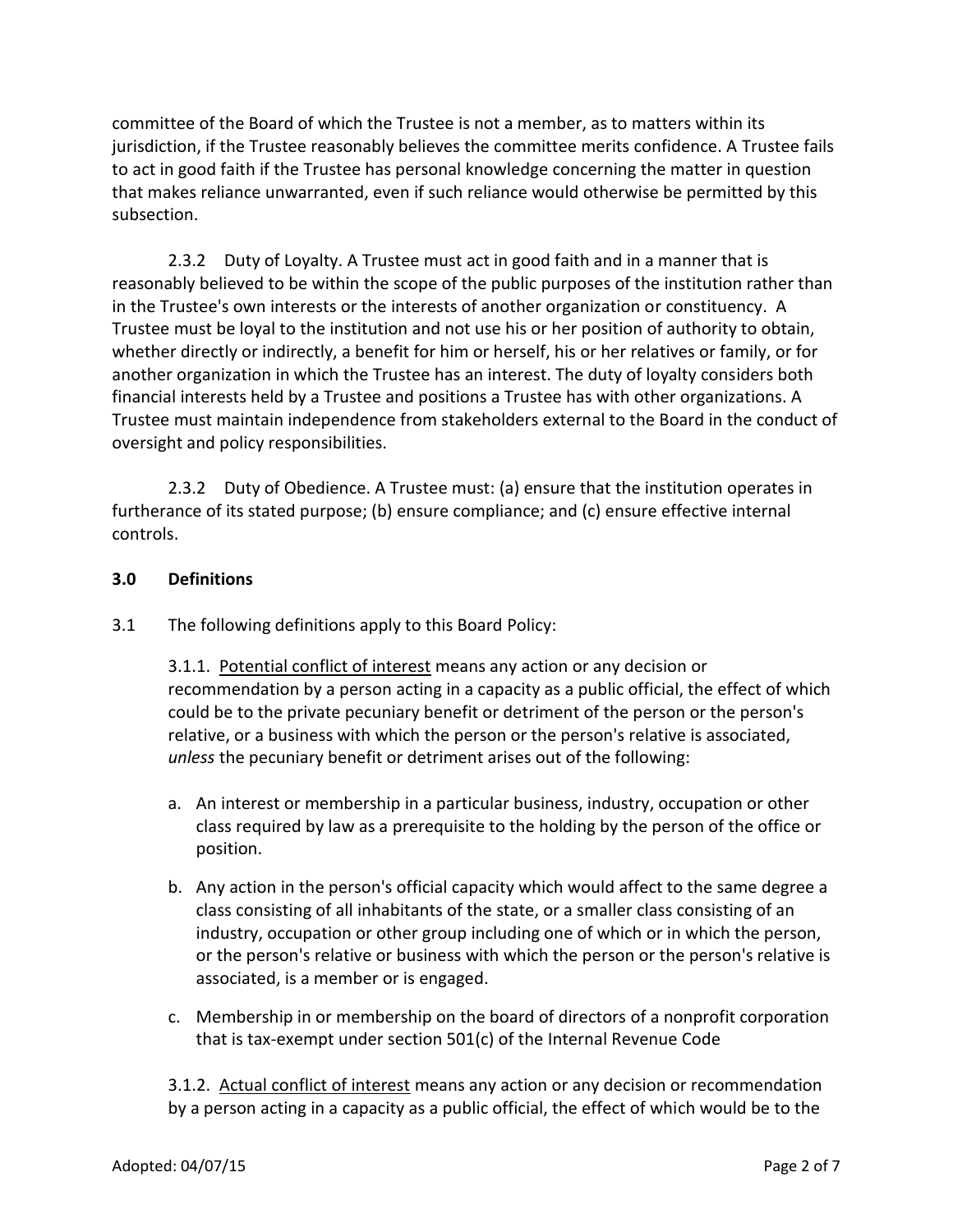private pecuniary benefit or detriment of the person or the person's relative or any business with which the person or a relative of the person is associated unless the pecuniary benefit or detriment arises out of circumstances described in the definition of potential conflict of interest.

#### 3.1.3. Relative means:

a. The spouse, parent, stepparent, child, sibling, stepsibling, son-in-law, or daughter-inlaw of the Trustee.

b. The parent, stepparent, child, sibling, stepsibling, son-in-law, or daughter-in-law of the spouse of the Trustee.

c. Any individual for whom the Trustee has a legal support obligation; or

d. Any individual for whom the Trustee provides benefits arising from the Trustee's public service or from whom the Trustee receives benefits arising from that individual's employment.

#### **4.0 Overview of the Oregon Government Ethics Law**

4.1 In General. Oregon Revised Statute (ORS) Chapter 244 sets forth the minimum standards for ethical conduct of Oregon public officials. Each member of the Board of Trustees is an Oregon public official. The Oregon Government Ethics Commission has issued administrative rules, publications, and advisory and staff opinions interpreting certain provisions of ORS Chapter 244.

4.2 Subjects Covered. ORS Chapter 244 addresses, among other things:

- 4.2.1 Gifts
- 4.2.2 Use or attempted use of an official position to obtain financial gain
- 4.2.3 Honoraria
- 4.2.4 Annual statement of economic interest
- 4.2.5 Lobbying
- 4.2.6 Conflicts of interest, whether actual or potential
- 4.2.7 Nepotism
- 4.2.8 Travel paid by third parties
- 4.2.9 Attendance at events
- 4.2.10 Entertainment
- 4.2.11 Food and beverages
- 4.2.12 Compensation packages
- 4.2.13 Reimbursement of expenses
- 4.2.14 Use of certain confidential information for personal gain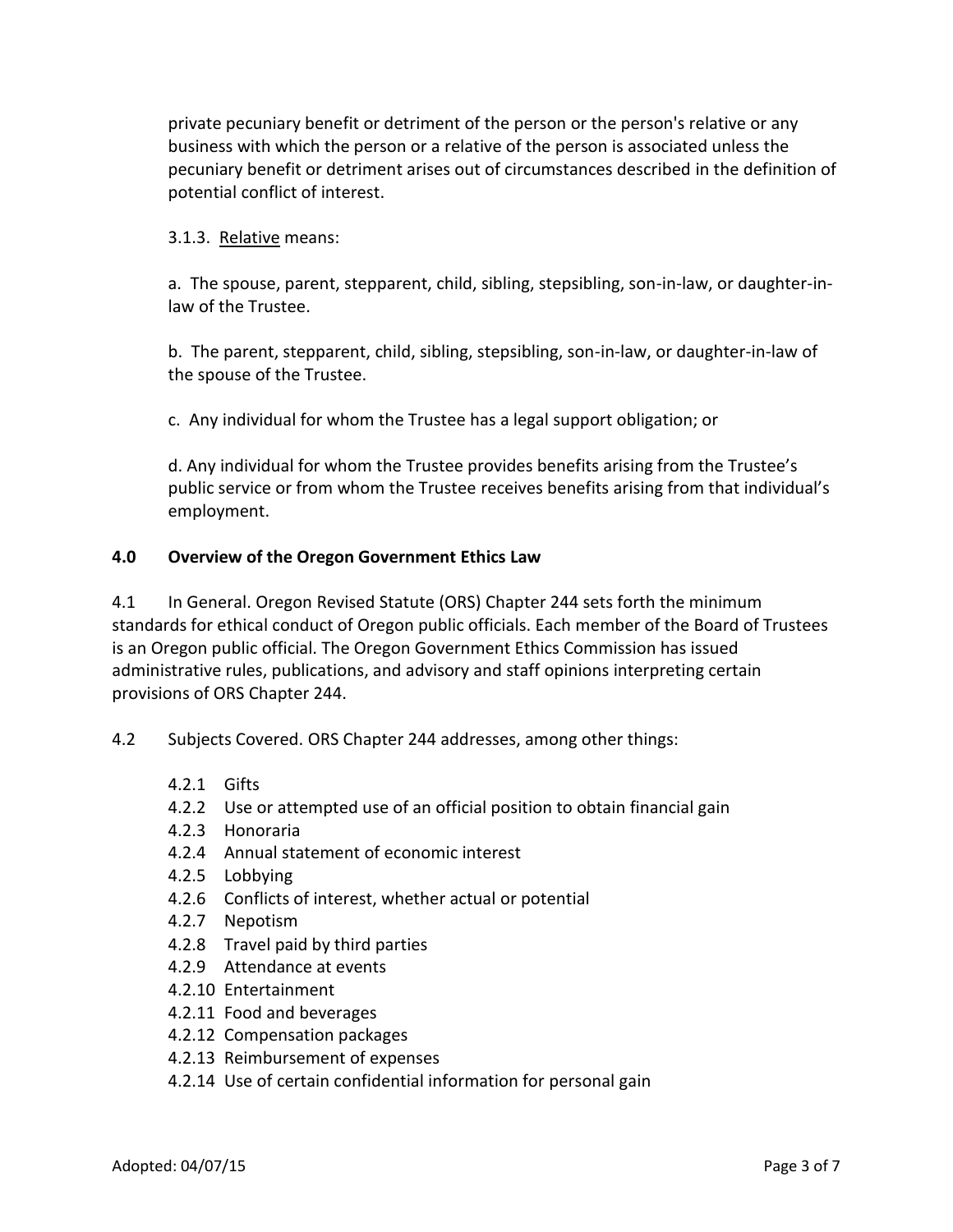4.3 Relatives. In addition to a Trustee, the Oregon Government Ethics Law may apply to some relatives or members of the household of the Trustee and to certain businesses with which the Trustee or a relative of the Trustee is associated.

## 4.4 Gifts.

4.4.1 During a calendar year, a Trustee or a relative may not solicit or receive, directly or indirectly, any gift or gifts with an aggregate value in excess of \$50 from any single source that could reasonably be known to have a legislative or administrative interest. During a calendar year, a person who has a legislative or administrative interest may not offer to the Trustee or a relative or member of the household of the Trustee any gift or gifts with an aggregate value in excess of \$50.

4.4.2 "Legislative or administrative interest" means an economic interest, distinct from that of the general public, in any matter subject to the decision or vote of the Trustee acting in the Trustee's capacity as a Trustee.

4.4.3 There are numerous exceptions to the definition of "gift," the most germane of which are the following:

- a. Gifts from relatives or members of the household of the Trustee.
- b. An unsolicited token or award of appreciation in the form of a plaque, trophy, desk item, wall memento or similar item, with a resale value reasonably expected to be less than \$25.
- c. Informational or program material, publications or subscriptions related to the Trustee's performance of official duties.
- d. Admission provided to or the cost of food or beverage consumed by a Trustee, or a member of the household or staff of the Trustee when accompanying the Trustee, at a reception, meal or meeting held by an organization when the Trustee represents the university.
- e. Expenses provided by one public official to another public official for travel inside the state to or from an event that bears a relationship to the receiving public official's office and at which the official participates in an official capacity.
- f. Food or beverage consumed by a Trustee at a reception where the food or beverage is provided as an incidental part of the reception and no cost is placed on the food or beverage.
- g. Entertainment provided to a Trustee or a relative or member of the household of the Trustee that is incidental to the main purpose of another event.
- h. Entertainment provided to a Trustee or a relative or member of the household of the Trustee where the Trustee is acting in an official capacity while representing the university for a ceremonial purpose.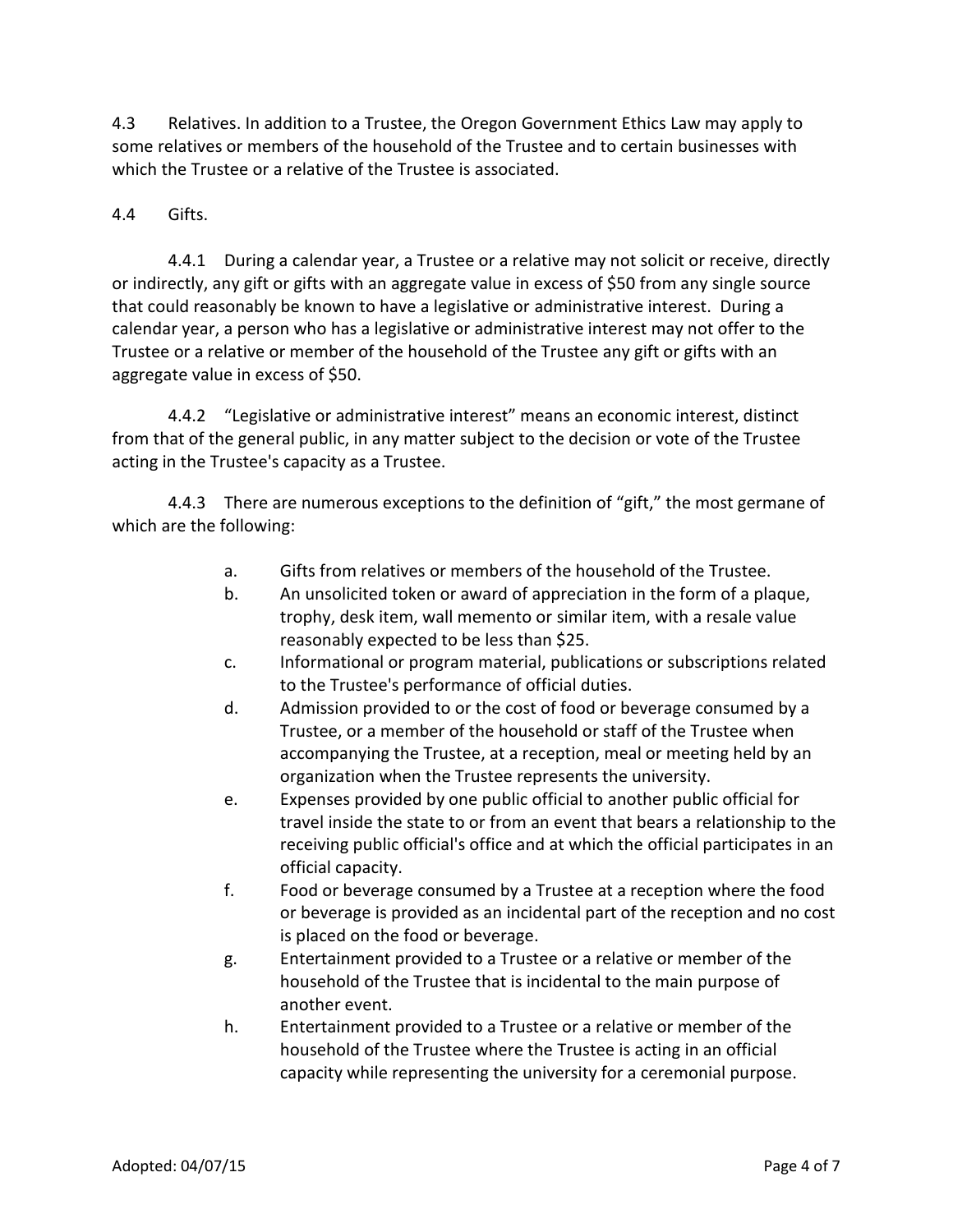- i. Anything of economic value offered to or solicited or received by a Trustee, or a relative or member of the household of the Trustee:
	- (A) As part of the usual and customary practice of the person's private business, or the person's employment or position as a volunteer with a private business, corporation, partnership, proprietorship, firm, enterprise, franchise, association, organization, not-for-profit corporation or other legal entity operated for economic value; and
	- (B) That bears no relationship to the Trustee's holding of, or candidacy for, a position on the Board of Trustees or another public office.

4.5 Use of Position for Personal Gain. Trustees may not use or attempt to use their official position to obtain a financial benefit for themselves, relatives, or businesses they are associated with, through opportunities that would not otherwise be available but for the office held.

4.6 Annual Reporting of Economic Interests. On or before April 15 of each year, a Trustee must file with the Oregon Government Ethics Commission a verified statement of economic interest. The University is charged with ensuring that each Trustee receives the proper form from the Commission.

4.7 Use of Certain Confidential Information for Personal Gain. Trustees may have access to or manage information that is confidential and not available to members of the general public. The Oregon Government Ethics Law prohibits Trustees from attempting to use confidential information gained because of the position held or by carrying out assigned duties to further the Trustee's personal gain. The law also prohibits a former Trustee from attempting to use confidential information for personal gain if that confidential information was obtained while holding the position as a Trustee, from which access to the confidential information was obtained.

4.8 ORS 351.067 addresses the process by which the Board of Trustees may permit certain compensation or reimbursement of expenses that would otherwise be prohibited by ORS Chapter 244.

# **5.0 Conflicts of Interest.**

5.1 Generally. Not all conflicts of interest are wrong or unacceptable. Although some categories of conflicts may be prohibited by law, or the law may require that they be disclosed and managed in a particular way, in many cases management of conflicts of interest is not primarily a question of law but of ethics. In some circumstances, conflicts may be inevitable, and the question for a Trustee may be how to manage the conflict. Some considerations can be identified that tend to signal that a conflict should be prohibited or carefully managed. Often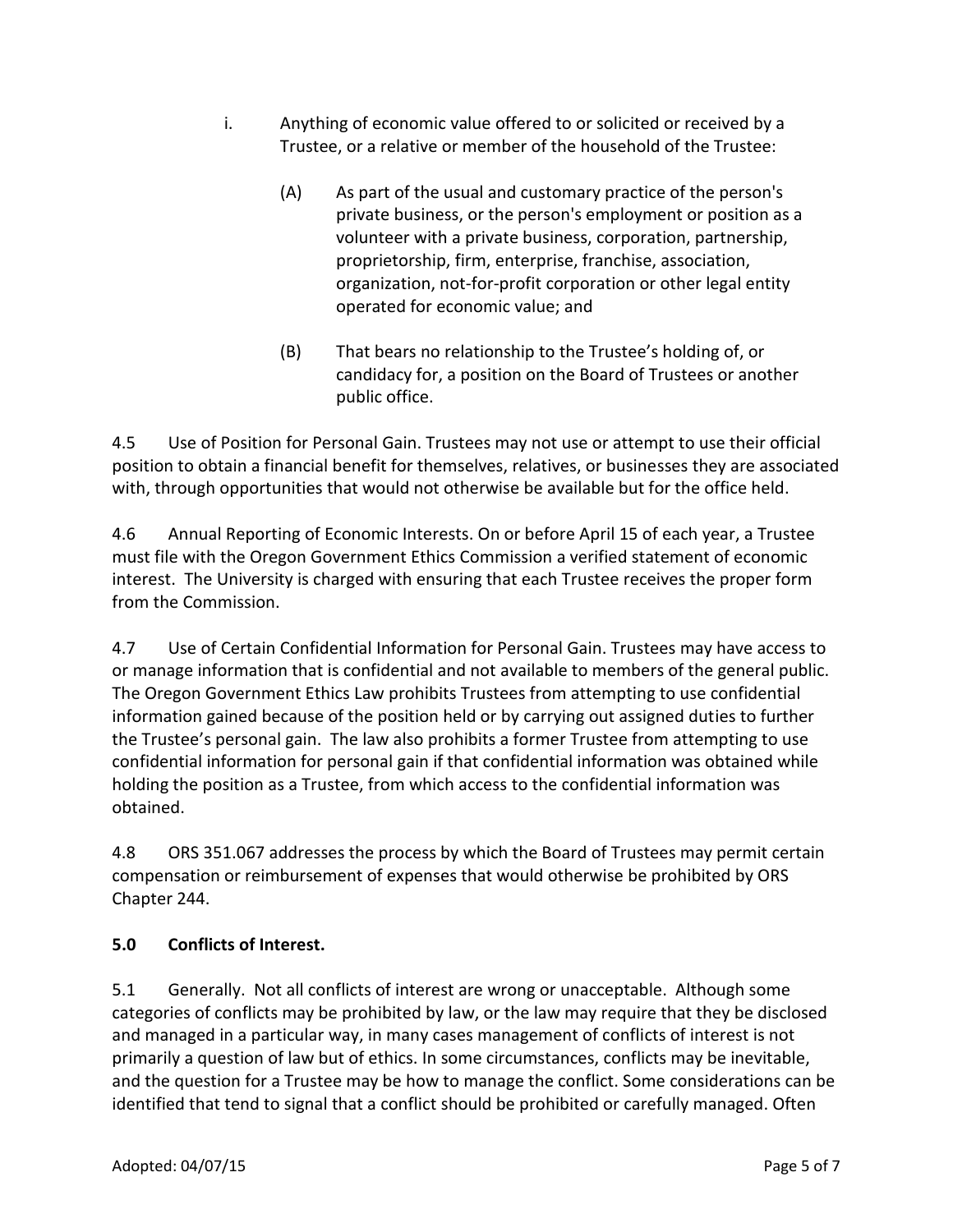this would be the case where, for example, an individual's outside activities or relationships or the institution's own interests entail the actuality or appearance that the quality or objectivity of a Trustee's judgment could be impaired; or that a Trustee is placing personal interest before the institutional interest; or that institutional resources or assets apparently are being used for private gain; or that an individual is receiving something of value from a business where the business would appear to benefit from the individual's decision on behalf of the institution; or that an individual is pursuing an economic opportunity identified in the course of institutional service, where the opportunity is not widely available.

### 5.2 State law.

5.2.1 The Oregon Government Ethics Law addresses the existence, disclosure, and disposition of certain potential and actual conflicts of interest. The standards set forth in the law attempt to balance the need to avoid conflicts of interest with the need for the services of knowledgeable, experienced public officials. Compliance with state law is required but may be insufficient. Some considerations can be identified that tend to signal that a conflict should be forbidden or carefully managed. Often this would be the case where, for example:

a. A Trustee's outside activities or relationships or an institution's own interests entail the actuality or appearance that the quality or objectivity of judgment could be impaired

b. A Trustee is placing personal interest before the institutional interest

c. Institutional resources or assets apparently are being used for private gain

d. A Trustee is receiving something of value from a business where the business would appear to benefit from the Trustee's intervention or decision

e. A Trustee is pursuing an economic opportunity identified in the course of institutional service, where the opportunity is not widely available

5.2.2 ORS 352.076 addresses a conflict of interest inherent in the positions of the faculty trustee and the non-faculty staff trustee. The conflict may be financial or non-financial. The faculty and non-faculty staff trustees (a) may not participate in any discussions or action by the board involving collective bargaining issues that affect faculty or non-faculty staff at the university, and (b) may not attend any executive session of the board involving collective bargaining issues that affect faculty or non-faculty staff at the university. This prohibition may include collective bargaining issues that affect any collective bargaining organization, unit or agreement, not merely a collective bargaining organization or unit that represents the faculty or non-faculty staff trustee or a collective bargaining agreement to which the organization or unit is a party.